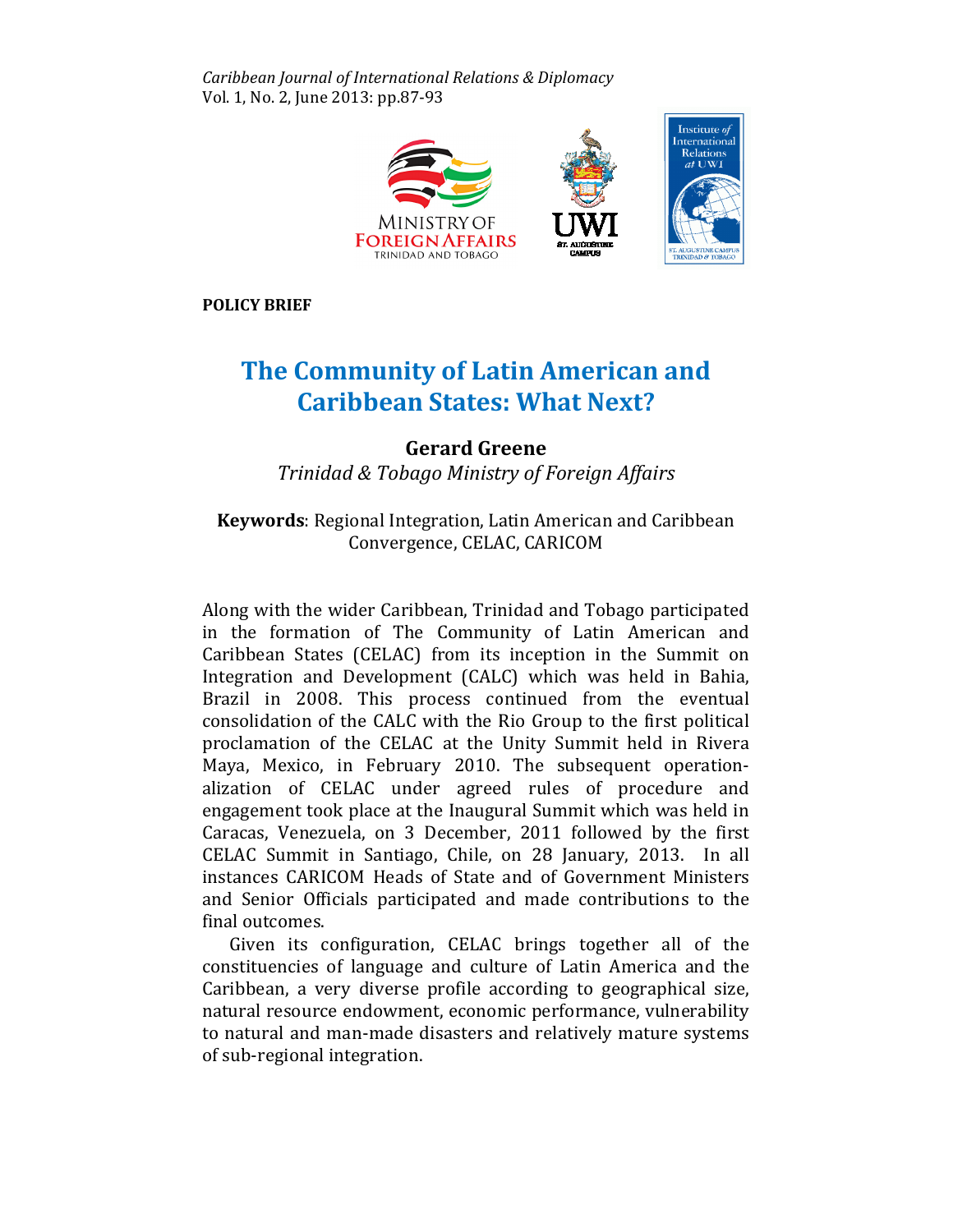The Community also took the bold step of excluding the United States of America and Canada to represent a virtual union of the South, and appears to some, to represent a rival force to the Organization of American States.

The Unity Summit in Mexico also succeeded in the merger of the Rio Group, which up to that point was the major institution for political consultation and coordination in Latin America and the Caribbean, with the new CALC, which has assumed the bold responsibility of creating a wider economic space across Latin America and the Caribbean. Up to the time of the Unity Summit five CARICOM members<sup>1</sup> had become full members of the Rio Group where previously one CARICOM member represented the Group as a whole.

The point is that while the CELAC is a fresh initiative with a very high ambition, in many respects it is not a very difficult project for the Caribbean to bring within focus and to manage, certainly not for CARICOM. CELAC it is not an alien concept for CARICOM.

In 1984, The Fifth Conference of CARICOM Heads of Government held in Nassau Bahamas spoke about closer economic and culture co-operation with the non-English-speaking Caribbean countries and to offering our neighbours Observer Status in certain Standing Committees of CARICOM; greater trade and economic cooperation within Latin America and exploring the possibility of negotiating a broadly-based preferential trade and economic cooperation agreement.<sup>2</sup>

The 1986 Georgetown Agreement of CARICOM Heads on the deepening and widening of CARICOM continued in similar vein and underscored the need to focus more sharply on specific markets in a phased approach towards the widening of trade and economic relations with the rest of the Caribbean and the mainland countries of Latin America as well as with non-traditional markets in the rest of the world.<sup>3</sup> There was also the call for increased attention to be given to expanding trade with the French and Netherlands Antilles and to begin the process of deepening relations between CARICOM and the Dominican Republic, Haiti and Suriname.4 The Conference of Heads also envisaged closer trade and economic cooperation with Brazil and the Andean Pact countries and the development of better transportation and marketing infrastructure between CARICOM and Latin America as a whole.

Subsequently, CARICOM initiated the call for the creation of the Association of Caribbean States in the light of the forward looking recommendations made in the West Indian Commission Report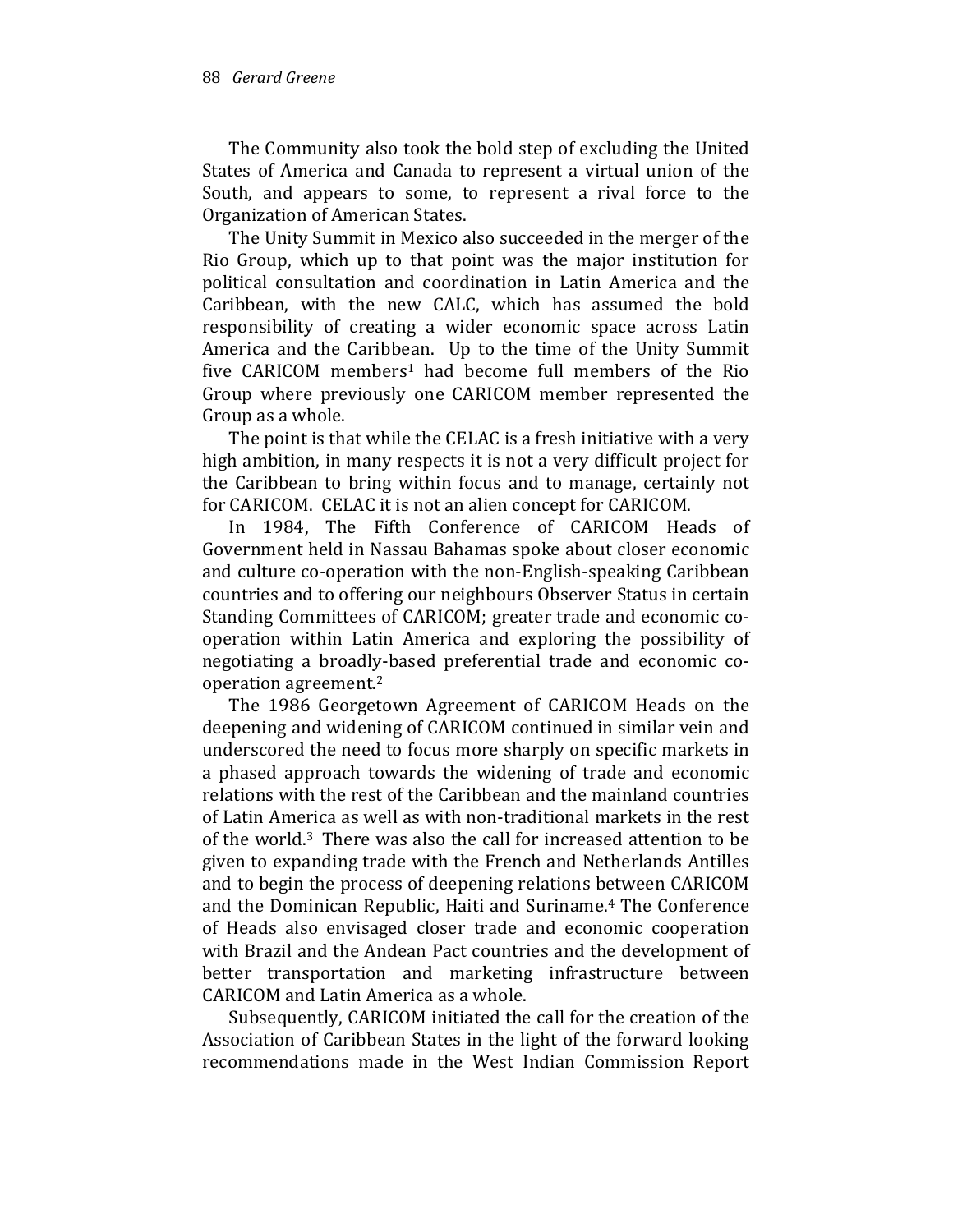Time for Action. CARICOM Heads met in a Special Conference held in Port of Spain, Trinidad and Tobago in October, 1992 to discuss the Report of the West Indian Commission and the Communiqué heralded an agreement

to enter into consultation with other Caribbean States, Central American States and other Latin American countries of the Caribbean littoral, with the objective of establishing an Association of Caribbean States, as envisaged in the Report of the West Indian Commission.<sup>5</sup>

The Heads of Government were of the view that such an initiative would 'indicate the strong desire on the part of CARICOM States to enter into more meaningful relations with those countries'.<sup>6</sup>

The Association of Caribbean States (ACS) was formed in 1994 and the Inaugural Summit was held in 1995 in Port of Spain, Trinidad and Tobago. The Headquarters of the Association is located in Port of Spain, Trinidad and Tobago. The Association of Caribbean States includes as founding members, Mexico, all the countries of Central America, Venezuela, Colombia and the Non English Speaking Caribbean, including Cuba and the Dominican Republic. The Dutch and French Speaking Territories are associate members. The strategic approach identified for achieving the merger of the so-called wider Caribbean was based on the achievement of synergy and harmonization to avoid costly duplication of effort among integration movements and organizations already existing in the Caribbean: CARICOM, SICA, ECLAC, SELA, etc., without replacing such movements and drawing upon the considerable expertise acquired over time. The methodology provides for concurrent deepening of the said integration efforts.

CELAC is based on a similar methodology. The Declaration of Cancún speaks about building a common space for the purpose of deepening the political, economic, social and cultural integration of the Region and to establish effective commitments for joint action to promote sustainable development in Latin America and the Caribbean in a framework of unity, democracy, full respect for human rights, solidarity, cooperation, complementarity and political co-ordination.<sup>7</sup>

The Declaration also envisaged, as a means of promoting cooperation between the regional and sub-regional integration mechanisms, intensifying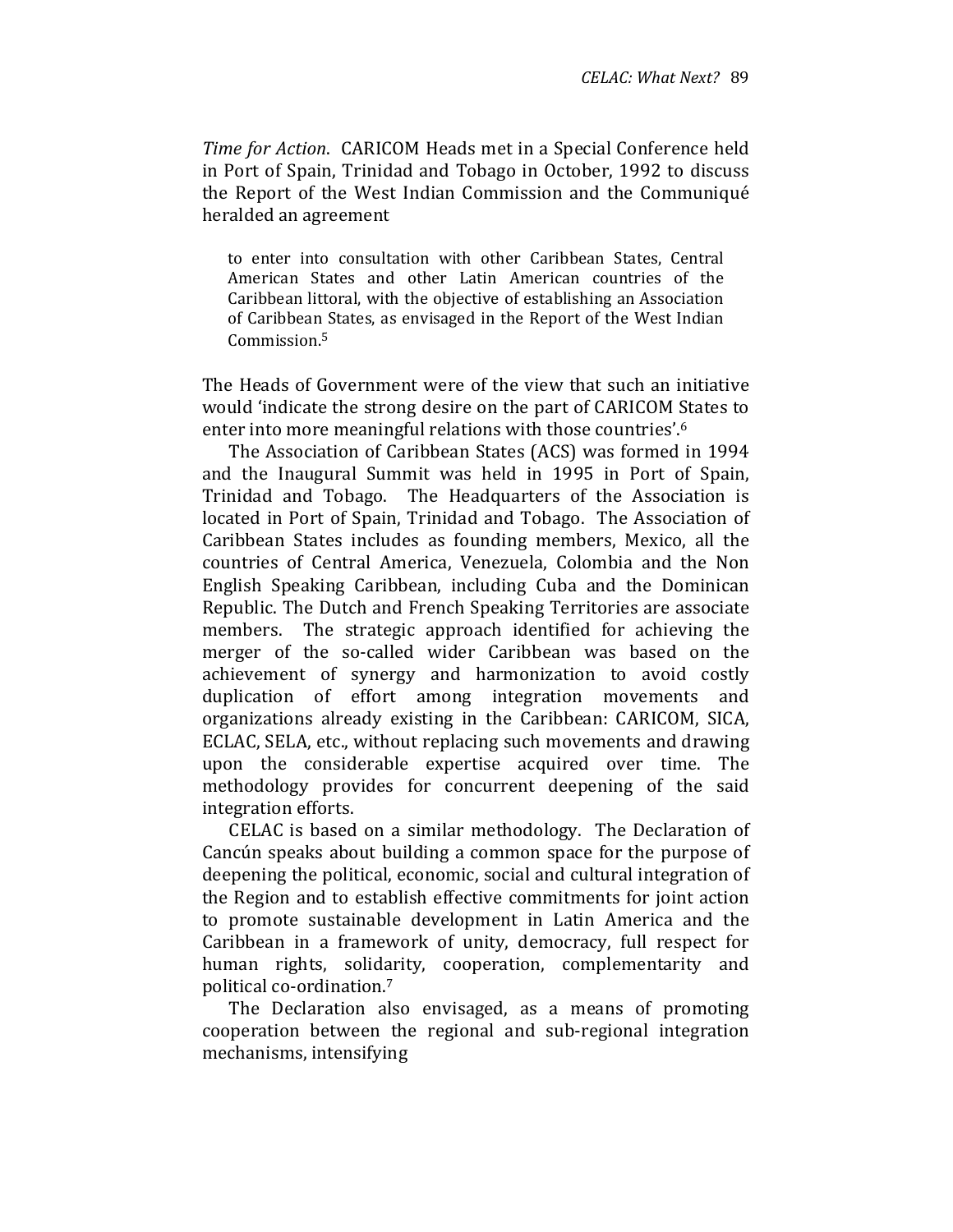the dialogue, coordination, interaction, consensus, synergies and convergence of actions among the regional and sub-regional integration mechanisms of Latin America and the Caribbean in order to deepen integration and accelerate regional development through the formulation of common and complementary projects.<sup>8</sup>

There was also the call for regional and sub-regional organizations and mechanisms

to promote specific schemes that favour the exchange of experiences and the identification of areas of cooperation, as well as the appropriate synergies and convergence of actions among the different sub-regional integration processes, in order to take specific steps that enable us to advance more deeply into the various dimensions of integration.<sup>9</sup>

The issues on the evolving agenda for CELAC are also very familiar to CARICOM. The 2012 Caracas Plan of Action emerged directly out of a master plan established by CALC Ministers in Montego Bay, Jamaica in 2009 and its headings are: the International Financial Crisis and the New Financial Architecture; Complementarity and cooperation between Regional and Sub-regional Integration Mechanisms; Energy; Infrastructure for the Physical Integration of Transport, Telecommunications and Frontiers; Social Development and Eradication of Hunger and Poverty; the Environment; Humanitarian Assistance; Protection to the Migrant; Culture; Information and Communication Technologies.<sup>10</sup>

In addition, some of the points listed in the 2012 Plan are of direct interest to CARICOM. Under the heading International Financial Crisis and the New Financial Architecture there is the stated intention

to implement and strengthen internal and regional capacities to prevent systemic risk crisis within the region, as well as the impact of extra-regional imbalances and the alleviation of its adverse effects and the prevention of its spreading, through solid monetary and fiscal policies and to design and implement prevention, mitigation and control measures of the crises from the best use of the exchange of information and experiences in the region.<sup>11</sup>

The proposal was advanced at the Santiago Summit (January, 2013) and the 2013 CELAC Plan of Action envisages the convening of the Second Meeting of Ministers of Finance of CELAC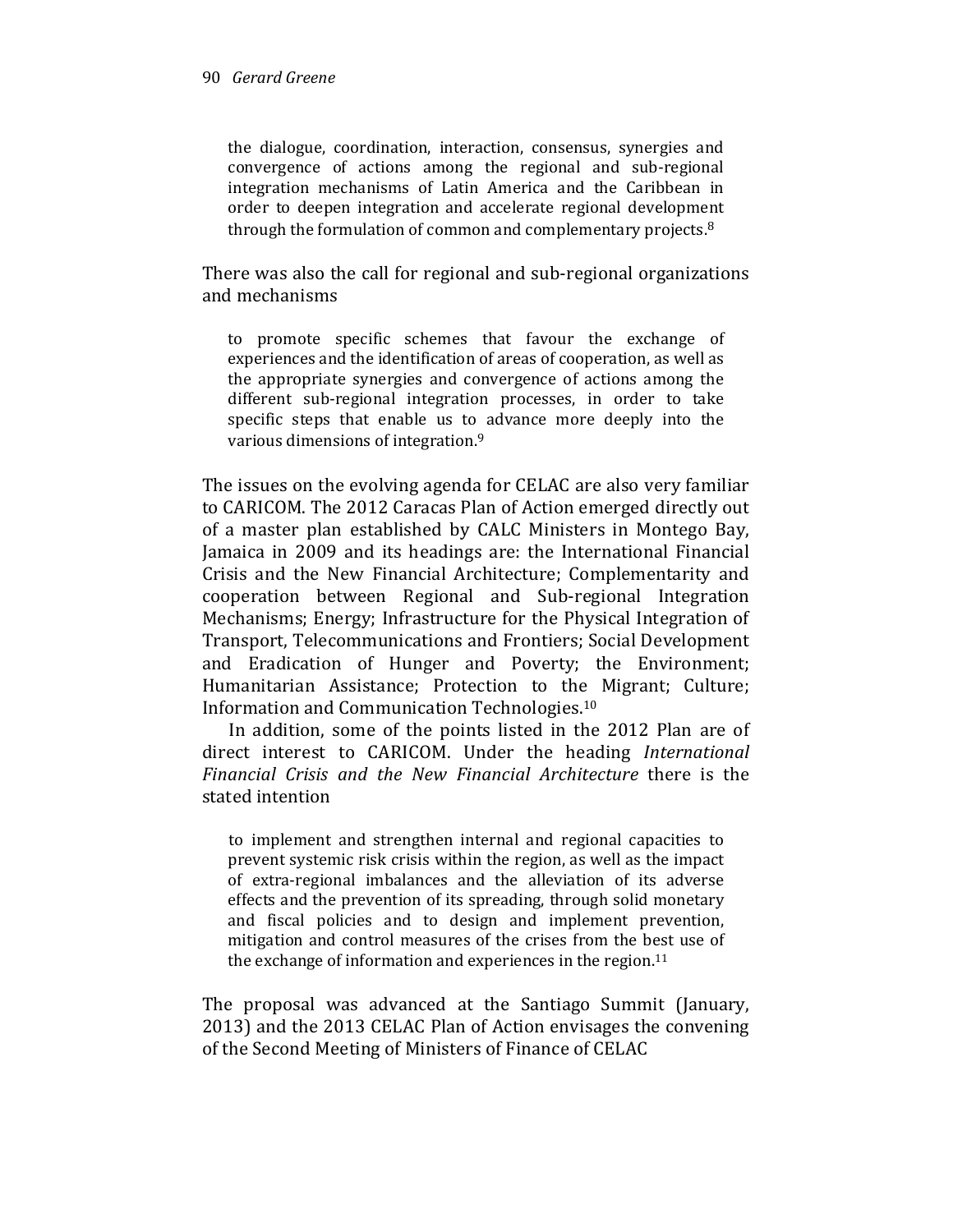to define measures to prevent the effects of the international financial and economic crisis on the economies of the region and promote a regional architecture without exclusion, adapted to the peculiarities and needs of Latin America and the Caribbean.<sup>12</sup>

The First Meeting of Ministers of Finance took place in Viña del Mar, Chile in December 2012 with minimal CARICOM participation.13 The Ministers agreed to establish a Finance Working Group, inter alia, to develop a strategy for dealing with external economic shocks that could impact on Latin America and the Caribbean.

If it is agreed that the small island states of CARICOM are highly vulnerable to external economic shocks complicated by increasingly violent natural disasters, then this is an area where regional solutions to systemic issues, attainable within the geographically wide and culturally diverse region that is the CELAC, should be beneficial to the member states of CARICOM. CARICOM members should be at the forefront of such deliberations at the technical level, since agreements to be entered would have implications for their economic, social and political well-being.

My proposal is based on involvement with the technical discussions within CELAC since 2009 and I would recommend strongly to senior officials and policy makers that have responsibility for regional integration within CARICOM that the main issues concerning CARICOM's participation in the CELAC should reflect consideration of the following:

- The CELAC agenda is relevant to CARICOM. Most of the areas identified for strategic focus by CELAC are areas that have engaged the attention of CARICOM at one point or another. CELAC has the task of ensuring that the consensus positions that are taken in order to advance in any area are consonant with CARICOM interests. CARICOM has to be more proactive and attentive to its interests.
- CARICOM's participation in technical deliberations at meetings held after the CELAC Summits is relatively low. Attendance at meetings of National Coordinators, at Ministerial level and at the level of Heads of State and Government continues to be quite good but the specific contributions to the debates, especially at the Senior Officials' level, and in the sectorial meetings, expert meetings and working groups should be more vigorous in order to ensure that CARICOM's specific concerns influence the final outcomes of the deliberations. In addition, the CARICOM Secretariat, as the technical arm should be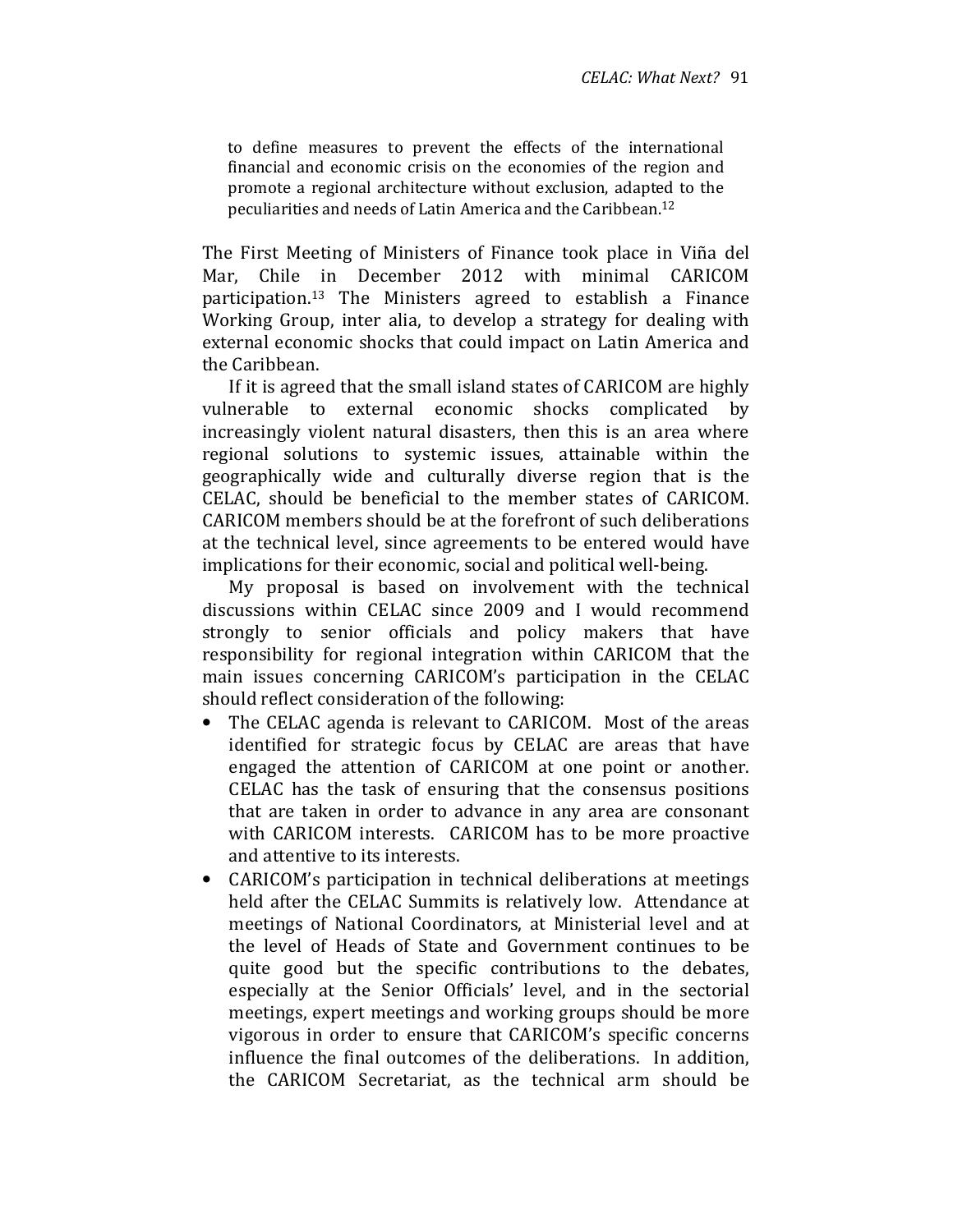present at Senior Officials meetings and at the scheduled meetings of the integration organizations within CELAC. In the latter case, two major meetings were held in 2011 and 2012 up to January 2013 and, in both cases, the CARICOM Secretariat was not represented.

- CARICOM Members themselves would have to carry out the task of discerning the real benefits, if any, to be derived from participating at the inter-governmental level in CELAC. The issue of Summit fatigue is a very real one for the Small Island States of CARICOM with resource constraints. Global agendas are crowded and the cost of participation, which cannot be assumed to be low, has to be justified on the basis of real benefits. CELAC does offer very good opportunities for new economic and social convergences with real benefits and these should be actively considered by CARICOM.
- CARICOM would be very justified to base the success of its involvement in CELAC also on the ability to meet the public expectations concerning yet another integration experience. CARICOM is still challenged by some public scepticism concerning its own regional integration (deepening) and wider Caribbean integration (widening).
- CELAC is also a political entity. The new organization carries forward the historical legacy of the Rio Group, which had a high propensity to issue statements and adopt positions on regional, hemispheric and global issues, at the United Nations and in other multilateral fora. The CELAC agenda also includes an active programme of outreach to major global players such as the BRICS, the ASEAN, the European Union, the African Union and other selected countries and groups of countries. CARICOM would need to take an interest in this process in order to take advantage of such strategic alliances wherever possible, or to ensure that our particular political interests are being served and not compromised in any way. Broadly speaking, the strategic alliances identified and pursued by CELAC, thus far, appear to be consonant with CARICOM own intentions to position itself within the global arena. Our interests could only be promoted and protected, as appropriate, through active analysis and participation.

For yet another time and continuing, the ball is in our courts.